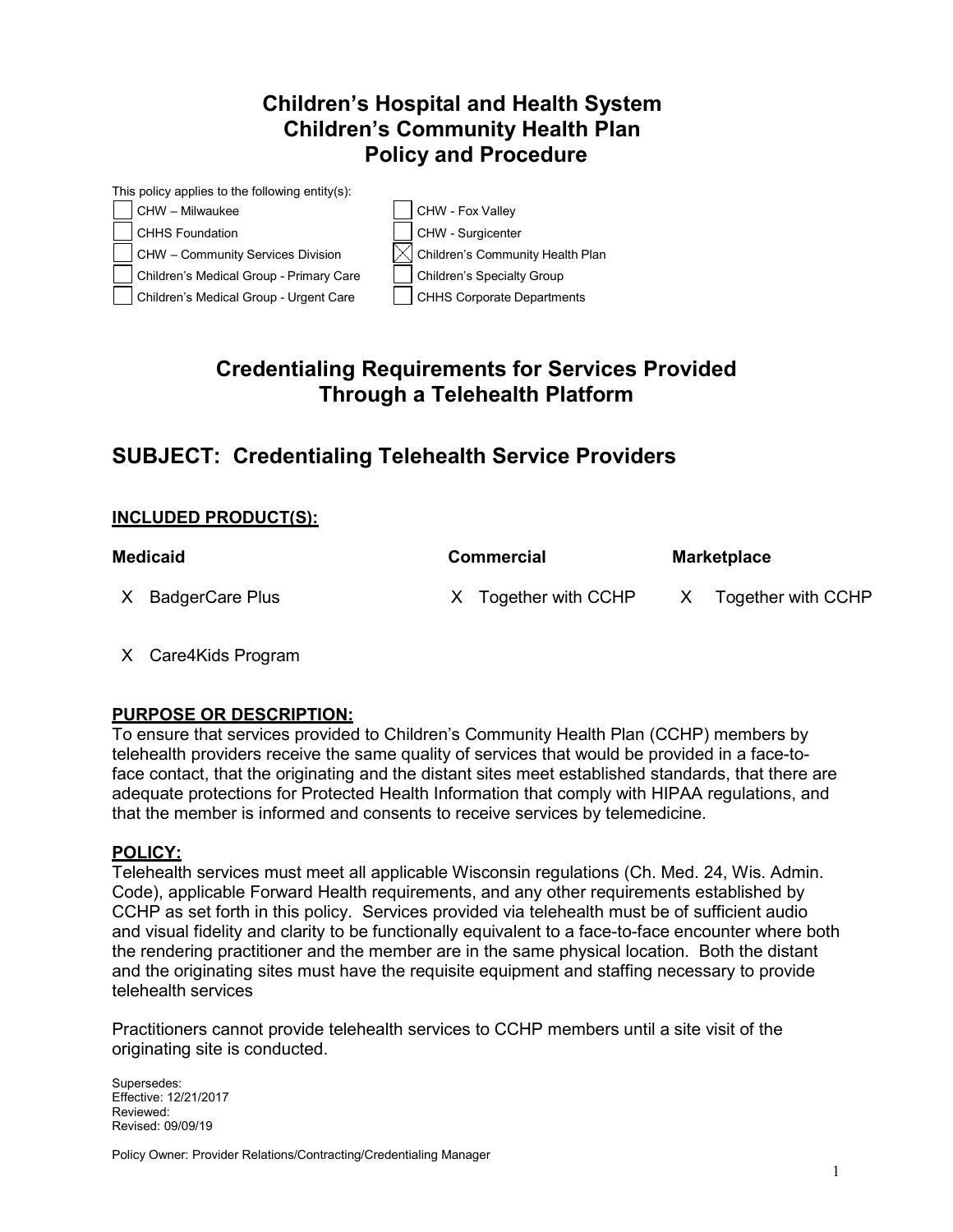### **DEFINITIONS:**

- **Telehealth services:** Services provided remotely using a combination of interactive video, audio, and externally acquired images through a networking environment between a CCHP member and a participating practitioner. Telehealth services are provided in "realtime."
- *Originating Site:* The site were the patient (member) is physically located when receiving telehealth services.
- *Distant Site:* The location at which the practitioner providing telehealth services is located.

## **PROCEDURE:**

- 1. Services must be provided by a CCHP network practitioner within the practitioner's scope of practice
	- a. Eligible Distant Site Practitioners
		- Physicians
		- Psychiatrists
		- Nurse Practitioners
		- Physician Assistants
		- Nurse Midwives
		- Clinical Psychologists
		- Clinical Social Workers
		- Audiologists
		- Professionals providing services in mental health or substance abuse program certified by the Division of Quality Assurance
- 2. Services must be provided to a member at an approved "originating site" within aneligible location
	- a. Authorized Originating Sites
		- Office of a physician or practitioner
		- Hospitals
		- Federally Qualified Health centers
		- Skilled Nursing Facilities
		- Community Mental Health Centers
		- Emergency Department
		- Local health department
	- b. Not Eligible Originating Sites
		- Member's home
		- Independent renal dialysis facilities
		- Any site not specifically listed under Authorized Originating Sites
- 3. Services must be provided using a real-time telecommunications system
- 4. The system must be interactive
- 5. The patient must be present and participating (i.e., not "store and forward"—see Noncovered Services below).
- 6. Meets coding eligibility criteria, conditions of payment, and billing methodology requirements

Supersedes: Effective: 12/21/2017 Reviewed: Revised: 09/09/19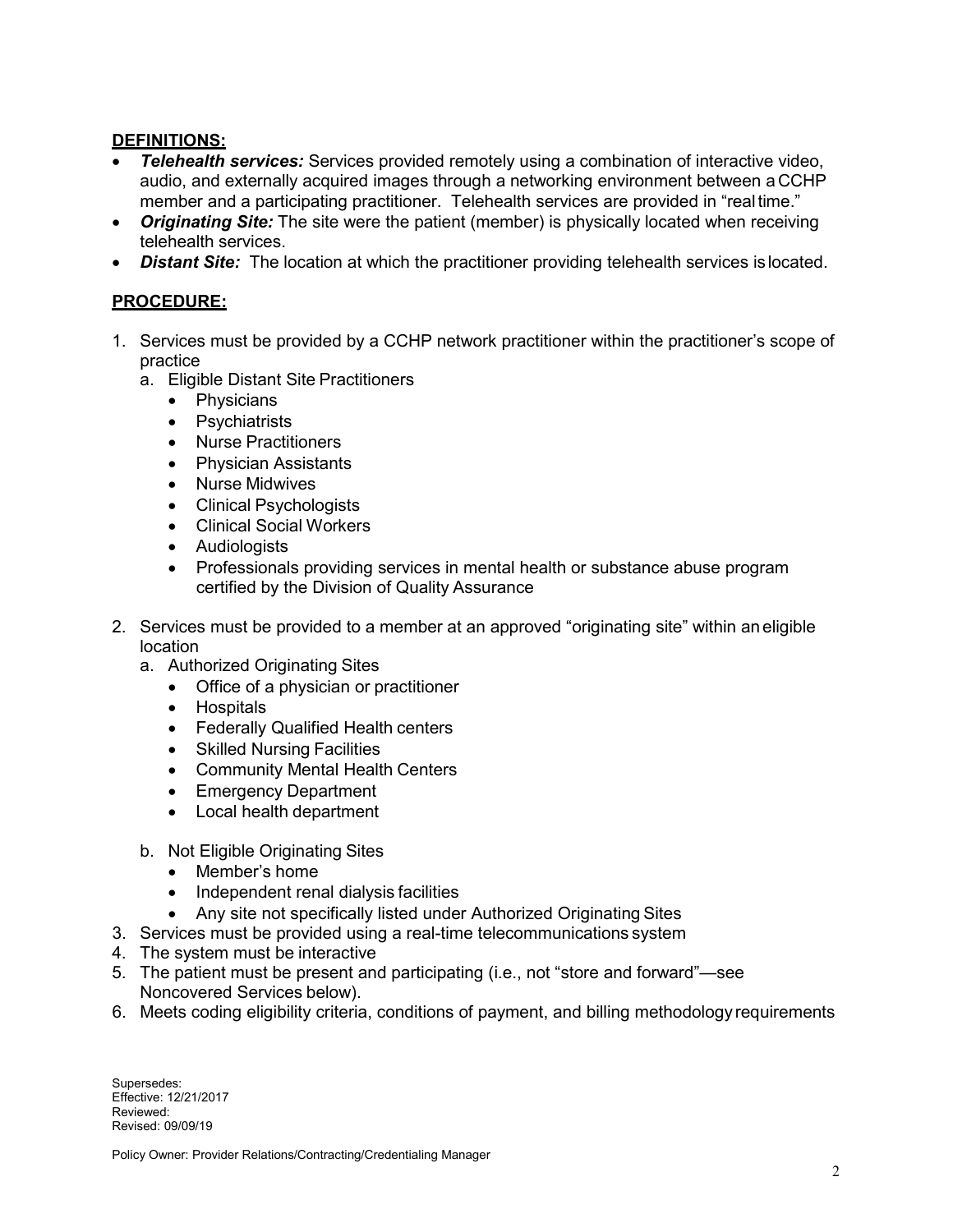#### Noncovered Services:

The following are not covered as telehealth services:

- 1. Telephone conversations
- 2. Written electronic communications such as e-mails and text messages
- 3. Store and forward services (transmission of medical information to be reviewed bya practitioner at a later time)
- 4. Services that are not covered when delivered face-to-face

#### Orientation and Training:

All practitioners using telehealth for service provision shall receive orientation and on-going training from their facility on the use of telehealth equipment, the clinical application of telehealth, safety and security during telehealth visits, privacy and confidentiality, back-up procedures if there is equipment failure and patient preparation for telehealth.

#### Requirements:

- 1. Any physician who uses telemedicine in the diagnosis and treatment of a patient located in Wisconsin must be licensed to practice medicine and surgery inWisconsin.
- 2. ForwardHealth:

Medicaid covered services provided by telehealth are reimbursed provided:

- a. The agency is a certified program under one of the following program standards: WIS Admin. Code DHS 34, 35, 36, 40, 61, 63, or 75 (except for the provision of opioid treatment under DHS 75.15). Persons providing mental health or substance abuse services via telehealth must be a staff member of one of these certified programs.
- b. The certified program also is certified for telehealth by the Division of QualityAssurance.

#### 3. Documentation:

All services provided via telehealth must be thoroughly documented in the member's medical record at the originating site in the same manner as services provided face-to-face. Documentation for originating sites must support the member's presence in order to submit a claim for the originating site facility.

#### 4. Member Consent:

Practitioners must obtain patient consent to receive their treatment and care via telehealth. Other available treatment or care cannot be denied in the event that the patient refuses consent for telehealth services. Patients shall be informed about the provision of services provided through telehealth: the success rate of telehealth services, how telehealth sessions are conducted, and the extent to which the program is able to provide treatment service face-to-face versus via telehealth. This information shall be provided in language that can be easily understood by the member especially in the discussion of technical issues such as encryption or technical failure. The organization shall have an on-going method for measuring patient satisfaction with telehealth visits and evaluating the results.

#### 5. HIPAA Compliance:

Practitioners providing telehealth services should have policies and procedures that demonstrate compliance with HIPAA regulations and requirements.

Supersedes: Effective: 12/21/2017 Reviewed: Revised: 09/09/19 Practitioners providing telehealth services shall ensure that workspaces are secure, private, reasonably soundproof, and have a lockable door to prevent unexpected entry. Privacy